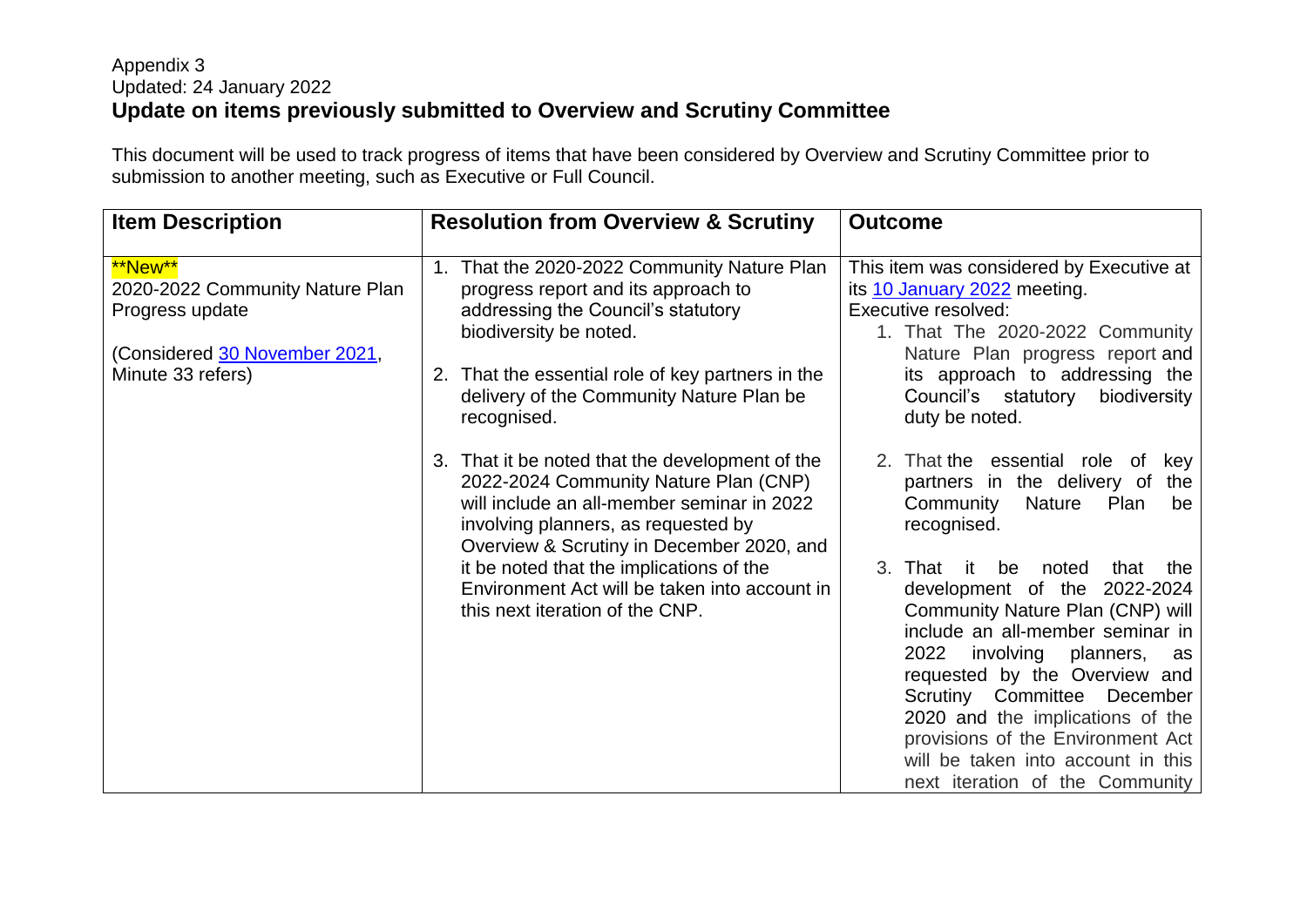|                                                                    |    |                                          | Nature Plan.                                                           |
|--------------------------------------------------------------------|----|------------------------------------------|------------------------------------------------------------------------|
|                                                                    |    |                                          |                                                                        |
| <b>Changes to Cherwell District</b>                                | 1. | That the proposed changes to the Housing | This item was considered by Executive at                               |
| <b>Council's Housing Allocation</b>                                |    | Allocation Scheme be supported           | its 1 November 2021 meeting, and the                                   |
| <b>Scheme</b>                                                      |    |                                          | comments of the Committee were                                         |
|                                                                    |    |                                          | reported.                                                              |
| (Considered 7 September 2021,                                      |    |                                          |                                                                        |
| Minute 16 refers)                                                  |    |                                          | Executive resolved:<br>1. That the proposed changes to the             |
|                                                                    |    |                                          | Housing Allocation Scheme be                                           |
|                                                                    |    |                                          | approved and the scheme (Annex                                         |
|                                                                    |    |                                          | to the Minutes as set out in the                                       |
|                                                                    |    |                                          | Minute Book) be adopted.                                               |
|                                                                    |    |                                          | 2. That authority be delegated to the                                  |
|                                                                    |    |                                          | Interim Assistant Director, Housing                                    |
|                                                                    |    |                                          | and Social Care Commissioning in                                       |
|                                                                    |    |                                          | consultation with the Lead                                             |
|                                                                    |    |                                          | Member for Housing, to make any                                        |
|                                                                    |    |                                          | minor editorial amendments to the                                      |
|                                                                    |    |                                          | Scheme as needed prior to                                              |
|                                                                    |    |                                          | publication.                                                           |
| <b>Draft Tenancy Strategy and</b>                                  | 1. | That the draft Tenancy Strategy and      | This item was considered by Executive at                               |
| <b>Affordability Statement 2021</b><br>(Cherwell District Council) |    | Affordability Statement be noted         | its 1 November 2021 meeting, and the<br>comments of the Committee were |
|                                                                    | 2. | That the following comments be submitted | reported                                                               |
| (Considered 7 September 2021,                                      |    | to the Executive:                        |                                                                        |
| Minute 17 refers)                                                  |    | a. For all future consultations, a       | Executive resolved:                                                    |
|                                                                    |    | mechanism for ensuring residents         | 1. That the changes to the draft                                       |
|                                                                    |    | directly affected by a consultation are  | <b>Tenancy Strategy and Affordability</b>                              |
|                                                                    |    | contacted and encouraged to respond      | Statement in response to the                                           |
|                                                                    |    | b. A continuous effort is required to    | feedback and officer responses                                         |
|                                                                    |    | improve quality and standard of housing  | set out in the Consultation Report                                     |
|                                                                    |    | in the district                          | be noted                                                               |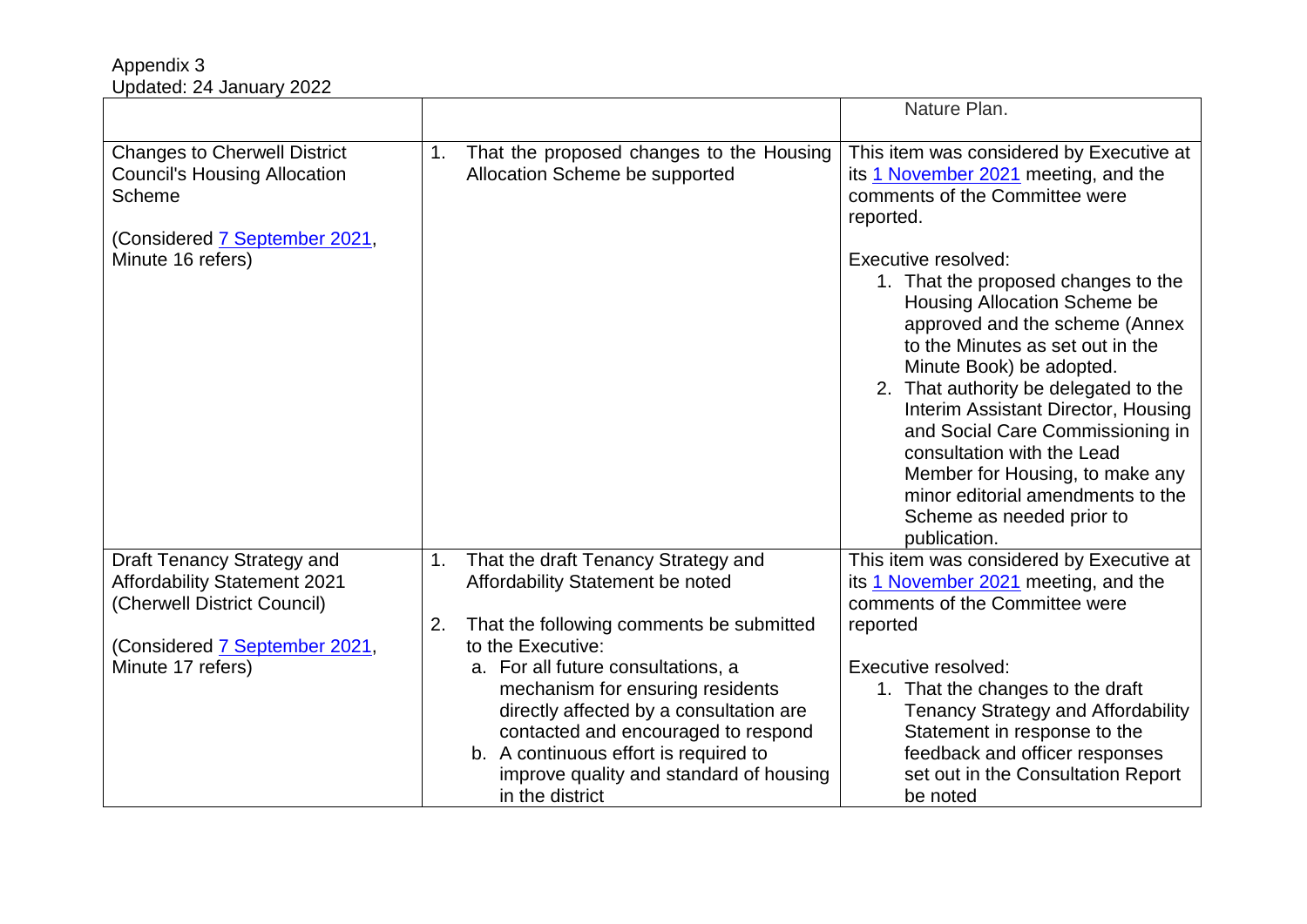| <b>Constitution Review 2021</b><br>(Considered 7 September 2021,<br>Minute 18 refers) | 1.<br>2.<br>3. | That the process for the 2021 annual<br>review of the Constitution be endorsed.<br>That the establishment of a cross-party<br>Constitution Review working group be<br>agreed.<br>That the Director Law and Governance be<br>requested to liaise with Political Group<br>Leaders to agree the practical steps and<br>process for the review. | 2. That the final draft Tenancy<br><b>Strategy and Affordability</b><br><b>Statement (Annex to the Minutes)</b><br>as set out in the Minute Book) be<br>approved to ensure that the<br>council meets statutory<br>requirements and complies with<br>good practice<br>3. That authority be delegated to the<br>Assistant Director, Housing and<br>Social Care Commissioning in<br>consultation with the Lead<br>Member for Housing, to make any<br>minor editorial amendments to the<br>strategy as needed prior to<br>publication; and, to approve<br>annual updates to the Tenancy<br>Strategy appendices to ensure the<br>data remains relevant.<br>Following liaison with Political Group<br>Leaders, the Terms of Reference for the<br>review have been submitted to the 30<br>November meeting of the Committee for<br>consideration. |
|---------------------------------------------------------------------------------------|----------------|---------------------------------------------------------------------------------------------------------------------------------------------------------------------------------------------------------------------------------------------------------------------------------------------------------------------------------------------|--------------------------------------------------------------------------------------------------------------------------------------------------------------------------------------------------------------------------------------------------------------------------------------------------------------------------------------------------------------------------------------------------------------------------------------------------------------------------------------------------------------------------------------------------------------------------------------------------------------------------------------------------------------------------------------------------------------------------------------------------------------------------------------------------------------------------------------------|
| The Oxfordshire Plan Regulation 18                                                    | 1.             | That the draft Executive report and the                                                                                                                                                                                                                                                                                                     | Considered by Executive on 19 July 2021                                                                                                                                                                                                                                                                                                                                                                                                                                                                                                                                                                                                                                                                                                                                                                                                    |
| <b>Part 2 Consultation Document</b>                                                   |                | Regulation 18 (Part 2) consultation                                                                                                                                                                                                                                                                                                         | Minute 37 refers.                                                                                                                                                                                                                                                                                                                                                                                                                                                                                                                                                                                                                                                                                                                                                                                                                          |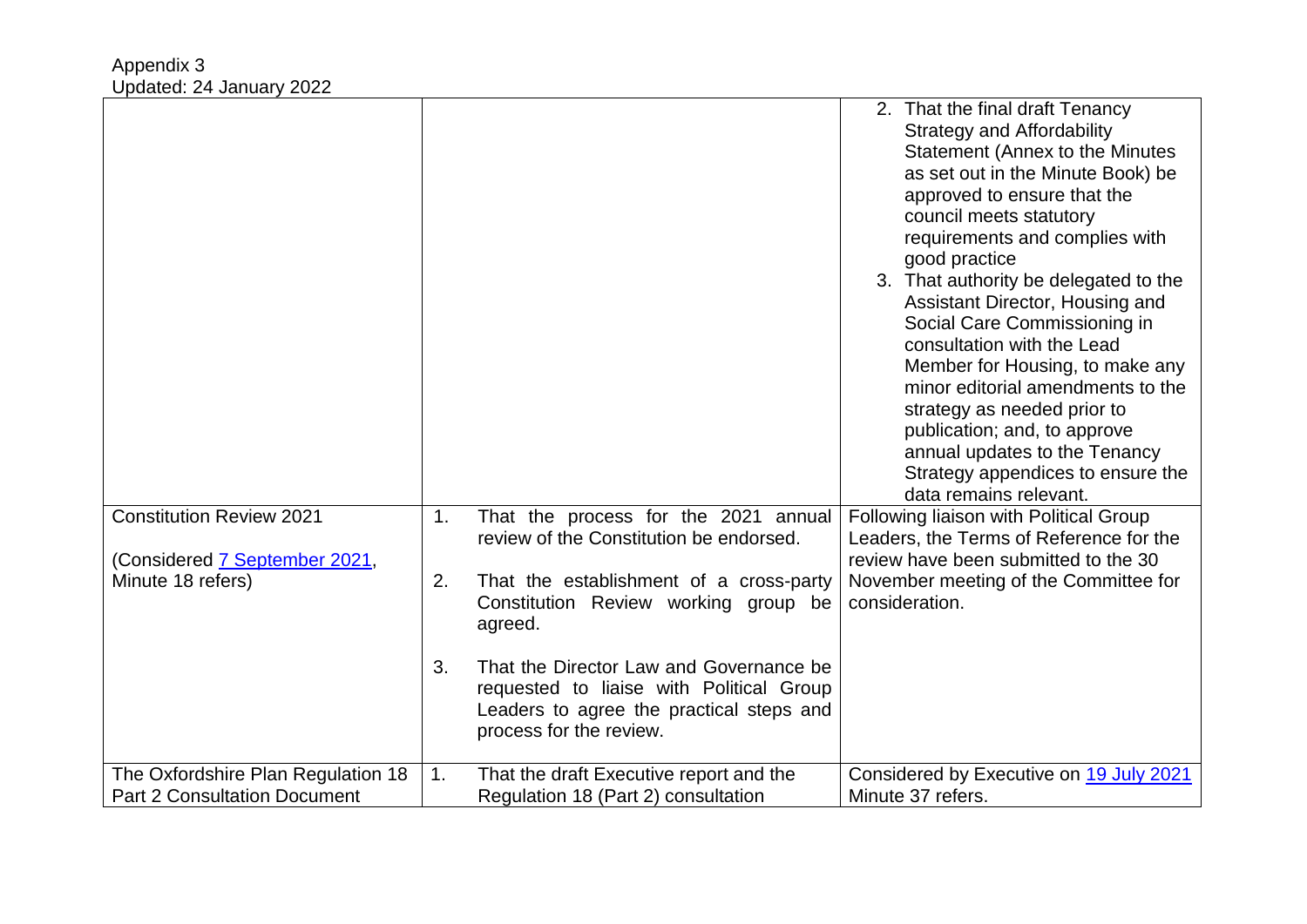| Opualtu. 27 January 2022         |    |                                            |                                            |
|----------------------------------|----|--------------------------------------------|--------------------------------------------|
|                                  |    | document for public consultation be noted. | Councillor Wallis attended the meeting to  |
| (Considered 14 July 2021, Minute |    |                                            | present the feedback from the Overview     |
| 10 refers)                       | 2. | That the following observations of the     | & Scrutiny Committee. The Committee        |
|                                  |    | Overview and Scrutiny Committee be         | was thanks for its contribution.           |
|                                  |    | reported to the Executive:                 |                                            |
|                                  |    |                                            | Executive resolved:                        |
|                                  |    |                                            |                                            |
|                                  |    | 1. A feeling of discontent amongst the     | That the Regulation 18 (Part 2)<br>1.      |
|                                  |    | Committee regarding the volume of          | consultation document be approved          |
|                                  |    | information relating to the                | for public consultation                    |
|                                  |    | consultation, and the length of time       | 2. That an updated Statement of            |
|                                  |    | Members had to go through it               | Community Involvement (SCI), which         |
|                                  |    | (acknowledging that it was within          | will become the formal basis for the       |
|                                  |    |                                            |                                            |
|                                  |    | statutory legal timescales for agenda      | forthcoming Regulation 18 Part 2           |
|                                  |    | publication but not ideal). The            | Consultation be adopted                    |
|                                  |    | Committee felt unable to sufficiently      | That the Assistant Director be<br>3.       |
|                                  |    | scrutinise the documentation in the        | authorised to make any necessary           |
|                                  |    | available time.                            | editorial corrections and minor            |
|                                  |    |                                            | amendments to the documents, and to        |
|                                  |    | 2. A request for a clear communications    | agree the final publication style, in      |
|                                  |    |                                            | liaison with the Lead Member for           |
|                                  |    | strategy, and for progress updates         |                                            |
|                                  |    | and further involvement of both the        | Planning and subject to agreement          |
|                                  |    | <b>Overview and Scrutiny Committee</b>     | with their counterparts in the other four  |
|                                  |    | specifically, and more general             | partner Local Planning Authorities.        |
|                                  |    | briefings for all Members during the       |                                            |
|                                  |    | course of work on the plan following       | The consultation document was also         |
|                                  |    | the Regulation 18 consultation             | approved by the four other Local           |
|                                  |    |                                            |                                            |
|                                  |    |                                            | Planning Authorities, and the consultation |
|                                  |    | 3. A request for an understanding as to    | opened at the end of July and will run for |
|                                  |    | how the plan will address the              | 10 weeks, to Friday 8 October. Any         |
|                                  |    | estimated annual cost to the economy       | individuals wishing to submit a            |
|                                  |    | in relation to Mental Health, as           | consultation response can do so through    |
|                                  |    | detailed in the table in paragraph 248     | the Consultation website.                  |
|                                  |    |                                            |                                            |
|                                  |    | of the consultation document               |                                            |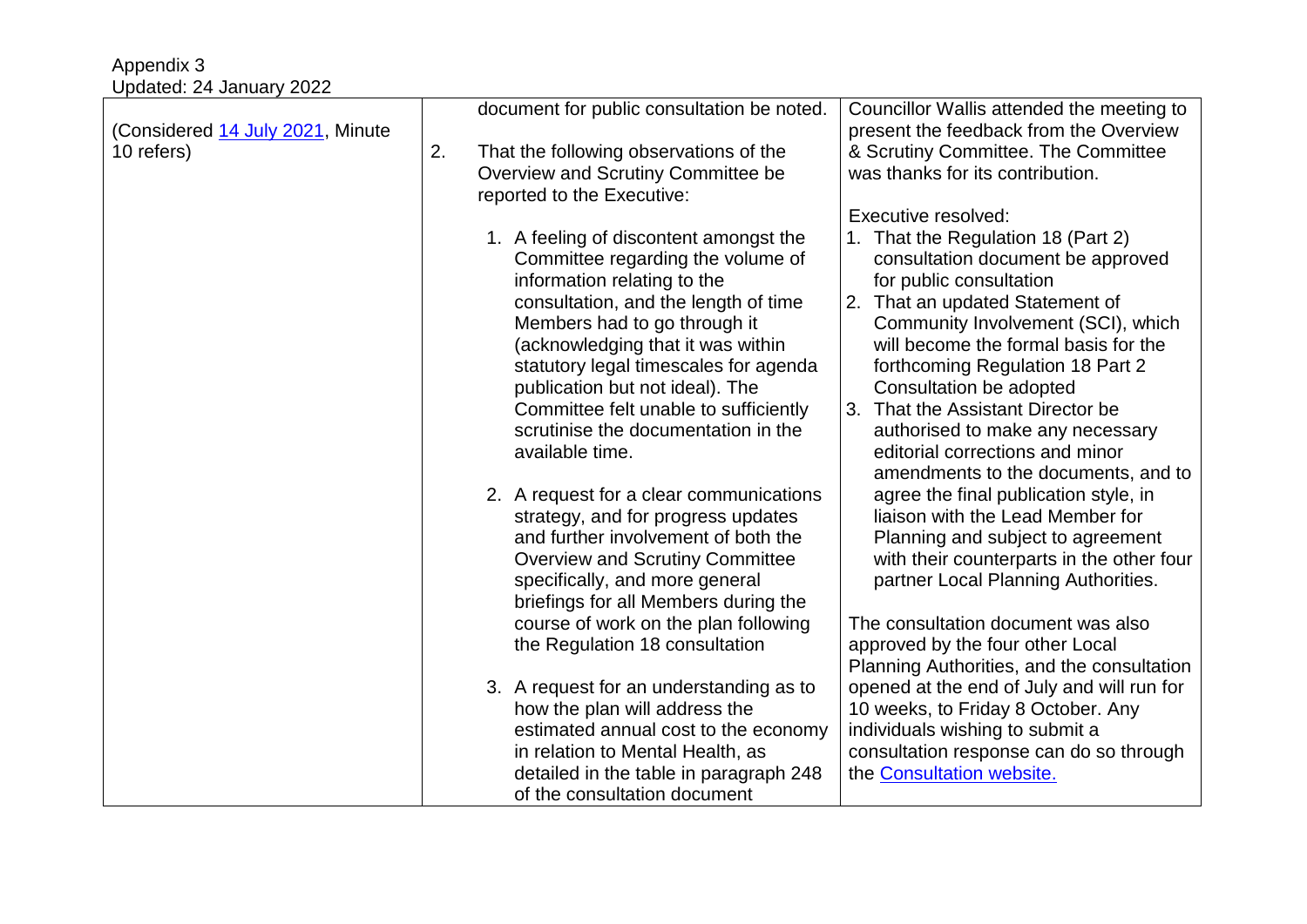| (Committee supplement part 1, page<br>87).                                                                                                                                                                                                                                                                                                 |  |
|--------------------------------------------------------------------------------------------------------------------------------------------------------------------------------------------------------------------------------------------------------------------------------------------------------------------------------------------|--|
| 4. A request for the later stages of the<br>Plan process to focus on the<br>Affordable Homes aspect, specifically<br>social housing and social rented<br>housing, acknowledging the<br>explanation from the Assistant<br>Director - Planning and Development<br>that in planning terms 'affordable'<br>does include social rented housing. |  |
| 5. A request for clarity regarding how the<br>preferred and alternative options will<br>be presented in the final consultation<br>document, to avoid possible confusion<br>for those reading it.                                                                                                                                           |  |
| 6. In relation to Policy Option 01:<br>Sustainable Design and Construction,<br>the removal of caveats such as 'this<br>policy would be subject to viability and<br>deliverability testing' (Committee<br>supplement part 1, page 52) as they<br>could be used as 'get outs' by land<br>owners/developers later in the plan<br>process      |  |
| 7. Concerns around the Oxfordshire<br><b>Growth Needs Assessment</b><br>documents and the accuracy of the<br>figures                                                                                                                                                                                                                       |  |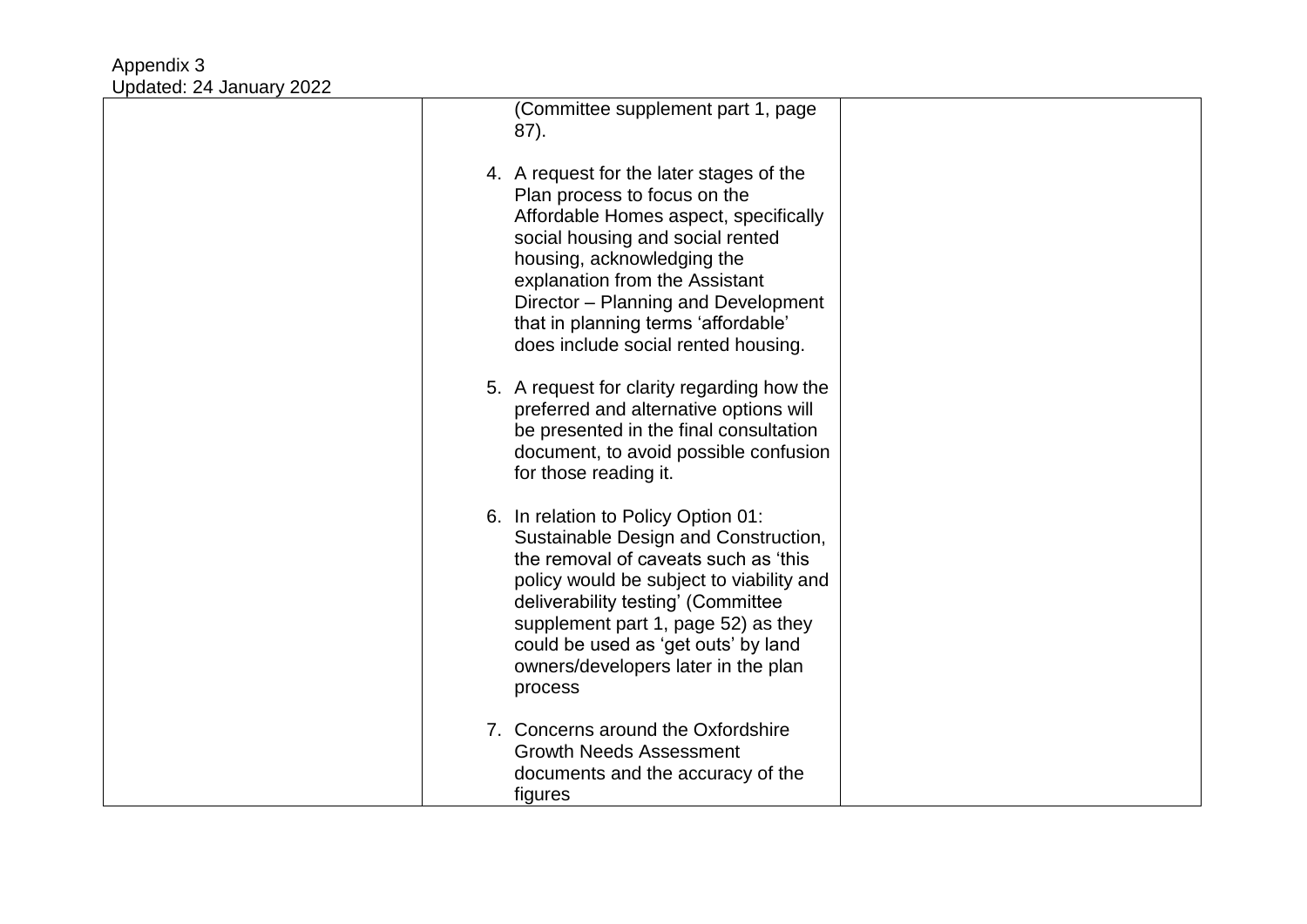|                                                                                                                        | 8. Natural growth is not referred to<br>through the document, trajectory<br>graphs provided are all straight lines<br>and do not seem to take account for<br>natural growth to decrease as well as<br>increase.                                                                                                                                                                   |                                                                                                                                                                                                                                                                                                                       |
|------------------------------------------------------------------------------------------------------------------------|-----------------------------------------------------------------------------------------------------------------------------------------------------------------------------------------------------------------------------------------------------------------------------------------------------------------------------------------------------------------------------------|-----------------------------------------------------------------------------------------------------------------------------------------------------------------------------------------------------------------------------------------------------------------------------------------------------------------------|
|                                                                                                                        | 9. Within Policy Option 10 – Green Belt<br>(Paragraph 258, Committee<br>supplement 1 page 89), National<br><b>Planning Policy Framework guidelines</b><br>are frequently referred to but the<br>messages are mixed. In some cases<br>there seems to be a suggestion of<br>making it easier to build on Green<br>Belt, and in others discussion is<br>around enhancing Green Belt. |                                                                                                                                                                                                                                                                                                                       |
| Draft Homelessness and Rough<br>Sleeping Strategy 2021 to 2026 -<br>considered on 12 January 2021,<br>Minute 41 refers | That the draft strategy be noted.<br>1.<br>That Executive be advised the strategy<br>2.<br>should focus on Social Housing provision<br>rather than Affordable Housing.<br>That the Executive be requested to explore<br>3.<br>the potential of housing co-operatives.                                                                                                             | Considered by Executive on 1 March<br>2021, Minute 105 refers.<br>1. The amended Homelessness and<br>Rough Sleeping Strategy 2021 -<br>2026 be approved<br>In addition to the resolution the then Lead<br>member for Housing Councillor John<br>Donaldson confirmed that increasing<br>social housing was a priority. |
| Draft Statement of Licensing Policy<br>- considered on 12 January 2021,<br>Minute 42 refers                            | That the proposed Statement of Licensing<br>1.<br>Policy be supported                                                                                                                                                                                                                                                                                                             | Considered by Executive on 1 February<br>2021, Minute 96 refers.<br>1. The proposed changes to the policy                                                                                                                                                                                                             |